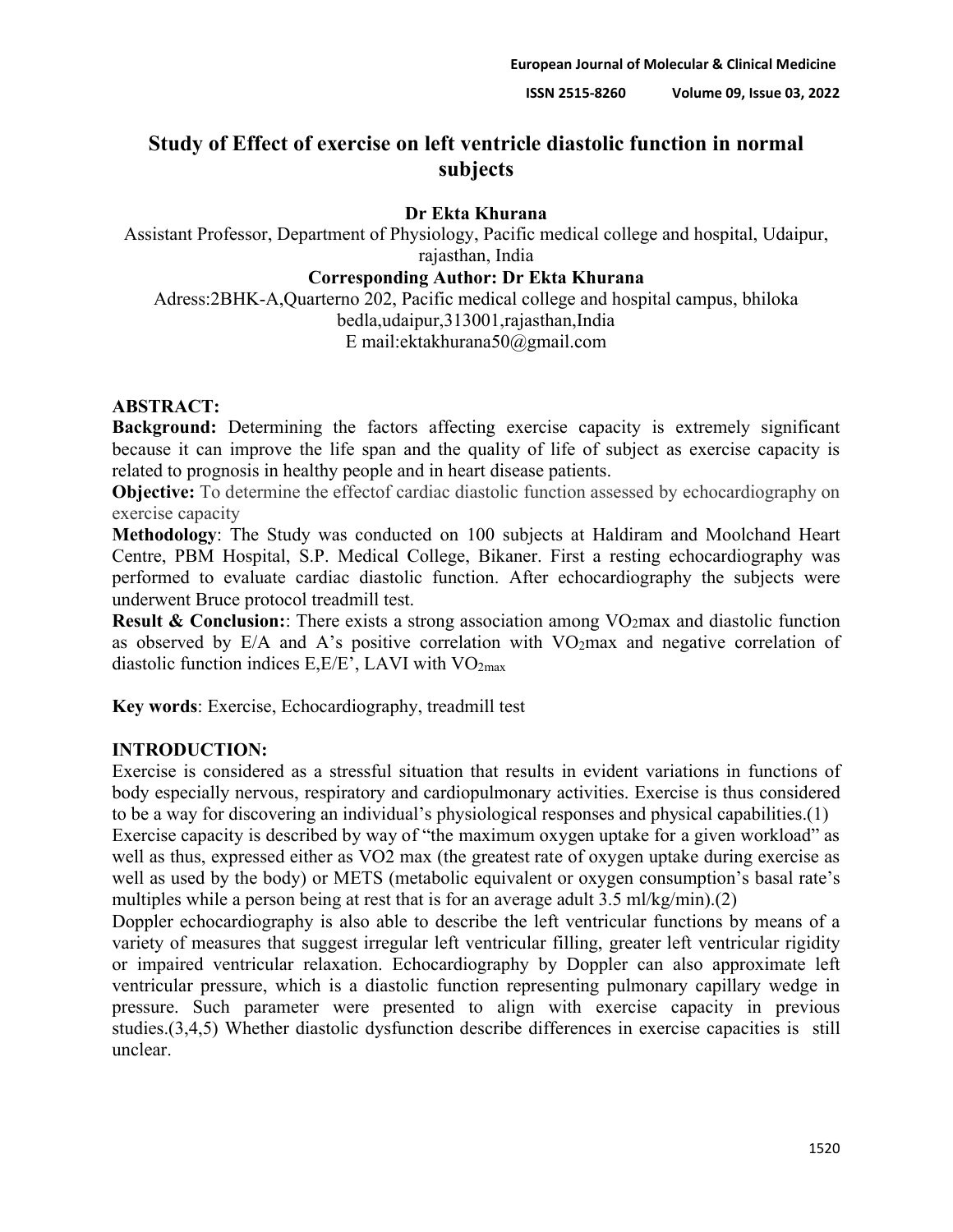### **MATERIAL AND METHOD:**

This Cross sectional study was conducted atHaldiram and Moolchand Heart Centre, PBM Hospital, S.P. Medical College, Bikaner,Rajasthan ,India from 1 august 2017 to 1 august 2018Study on 100 particpants.

Demographic characteristic of all particpants was taken including weight, height, age etc.

BMI was calculated by using formula.(BMI =weight  $(kg)/$  height  $(m)2$ )

Left ventricular Systolic function was assayed by 2D echocardiography and followed by treadmill test by Bruce protocol of all particpants.

**Exclusion criteria** : participants having atrial fibrillation/flutter at the time of exercise; had moderate or severe valvular heart disease; had poor image quality, which prohibited a final impression; had ejection fractions of less than 50%; or had echocardiographic evidence of exercise induced myocardial ischemia; any respiratory disease; suffering from any chronic or acute disease; taking any drugs that could affect the heart .

### **Evaluation of cardiacdiastolic function**

Apical 4-chamber view is used for obtaining Doppler transmitral inflow with 3.5 MHz frequency and sweep time 2-12 seconds. The following parameters were calculated.

1. The ratio  $E/e$ , a left ventricular filling pressures measurement, was possible in every patient which are at rest.

2. Left atrial size's 2-dimensional measurement.

3. The baseline resting assessment includes late (A) and early (E) mitral inflow velocities' pulsed-wave Doppler measurements

Resting diastolic function was categorized as severe dysfunction (restrictive), moderate dysfunction (pseudonormal), mild dysfunction (impaired relaxation), or normal.(6)

| Variable | <b>Normal</b> | Grade I (Mild) | Grade II (Moderate +Severe) |
|----------|---------------|----------------|-----------------------------|
| E/e      | <10           | <10            | >10                         |
| E/A      | >0.75         | < 0.75         | $0.75 - 1.5$                |
| LAVI     | $< \!\!28$    | $< \!\!28$     | >28                         |

The different grades of diastolic functions were classified according to below given criteria:

Tread mill exercise test : The Bruce protocol (Bruce RA., 1972) multistage treadmill testing of maximal exercise was used(7). Resting ECG, pulse rate and blood pressure was measured. Subject was explained and demonstrated the procedure and instructed to inform immediately if anything happens or any problem occurs. VO2 max was calculated by following formula. VO2 max in male =14.8 -  $(1.379 \times T) + (0.451 \times T^2)$  -  $(0.012 \times T^3)$  VO2 max in women =4.38  $\times$  T -3.9 ("T" is the total time on treadmill measured as fraction of minutes).

## **RESULT:**

Mean value of basal echocardiographic characteristicE/A,E/E,LAVI ,EDDwas observed as per Table1

| Table1:Baseline_Ecnocardiography_Characteristics |          |            |           |  |  |  |
|--------------------------------------------------|----------|------------|-----------|--|--|--|
| Variables                                        | Normal   | Mild       | Moderate  |  |  |  |
|                                                  | $n = 50$ | $n = 25$   | $n = 25$  |  |  |  |
| $E/A$ , mean $(SD)$                              | 1.2(0.3) | 0.67(0.06) | 1.2(0.19) |  |  |  |

**Table1:Baseline Echocardiography Characteristics**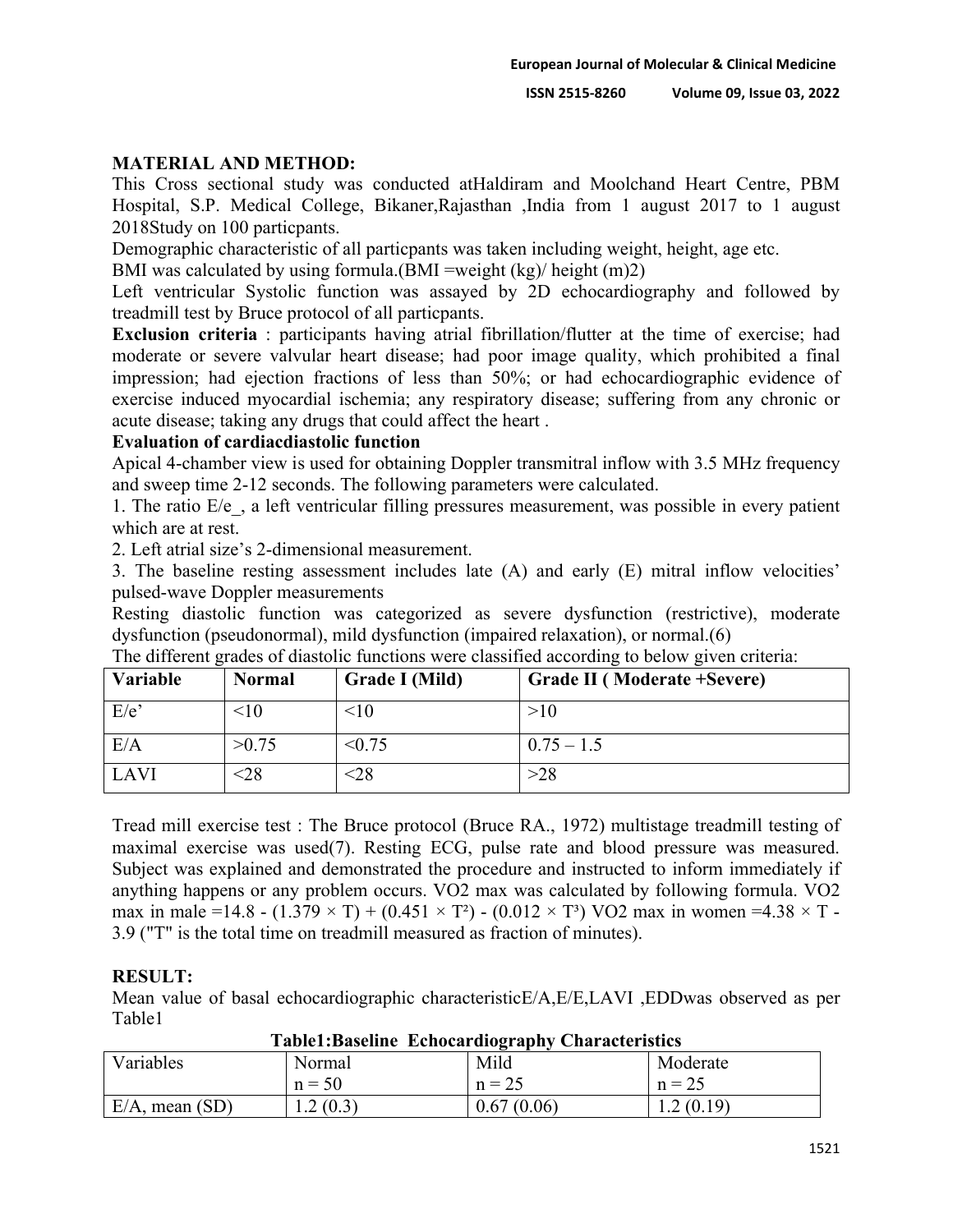**European Journal of Molecular & Clinical Medicine**

**ISSN 2515-8260 Volume 09, Issue 03, 2022**

| $E/e'$ , mean $(SD)$ | 7.3(1.7)   | 6.5(1.65)  | 11.0(1.05) |
|----------------------|------------|------------|------------|
| LAVI, mean (SD)      | 14.9(3.00) | 15.2(3.08) | 28.6(0.57) |
| EDD, mean (SD)       | 4.2(0.28)  | 4.0(0.24)  | 4.2(0.22)  |

The comparison of echocardiography characteristics among normal function, mild diastolic dysfunction and moderate diastolic dysfunction using examination of variance test using Tukey honestly significant difference \*p<0.05 compared to patients with normal diastolic function was done as per Table 2

| Resting variables                                                | $Mean \pm SD$                |                                  | P value   |
|------------------------------------------------------------------|------------------------------|----------------------------------|-----------|
| Milddiastolic<br>dysfunction<br><b>VS</b><br>normalfunction      | Mild<br>$22.7 + 4.6$ .       | Normal<br>$30.8 \pm 5.3$         | P < 0.001 |
| Moderatediastolic<br>dysfunction<br><b>VS</b><br>normal function | Moderate<br>$23.6 \pm 2.1$   | Normal<br>$31.9 \pm 5.7$         | P<0.001   |
| Resting $E/e \ge 10$                                             | E/e' > 10<br>$24.4 \pm 3.3$  | E/e<10<br>$.0\pm$<br>28<br>6.4   | P < 0.001 |
| atrial<br>volume<br>Left<br>index $> 28$ ml/m2                   | Lavi $>28$<br>$23.6 \pm 2.1$ | Lavi $\leq$ 28<br>$28.1 \pm 6.4$ | P < 0.001 |

**Table 2 : Analysis of echocardiographic variables of different grades of diastolic function with exercise capacity**

#### **DISCUSSION:**

Normal diastolic function was observed in 50%of the individuals; 25% showed mild diastolic dysfunction; 25% showed moderate diastolic dysfunction.In our study, diastolic dysfunction was strongly and inversely associated with exercise capacity similar to Grewal et al(8) . Compared with normal function those with moderate/severe and mild resting diastolic dysfunction had substantially lower exercise capacity.Matsumura Y et al (2002) and Kim HK et al (2003) suggested a strong correlation between mitral-annulus Doppler tissue and exercise capacity has been seen in several studies possibly because of the interaction of the E/E ratio with associated ventricular-filling pressures.(9,10)

Left ventricular filling pressures measured by resting  $E/e' > 10$  was also associated with a reduction in exercise capacity. Grewal et al also observed a good correlation between the E/e' ratio and exercise capacity in a population at a moderate cardiovascular risk.

Resting exercise  $E/e' \ge 10$  was associated with a-3.6(3.1) reduction in exercisecapacity (p<0.001)compared with E/e' of <10. left atrial volume index  $\geq$  28 was associated with a -4.5(4.3) reduction in exercise capacity ( $p < 0.001$ ) as compared to left atrial volume <28. Also, left atrial pressure must increase to a level that creates a pressure gradient large enough to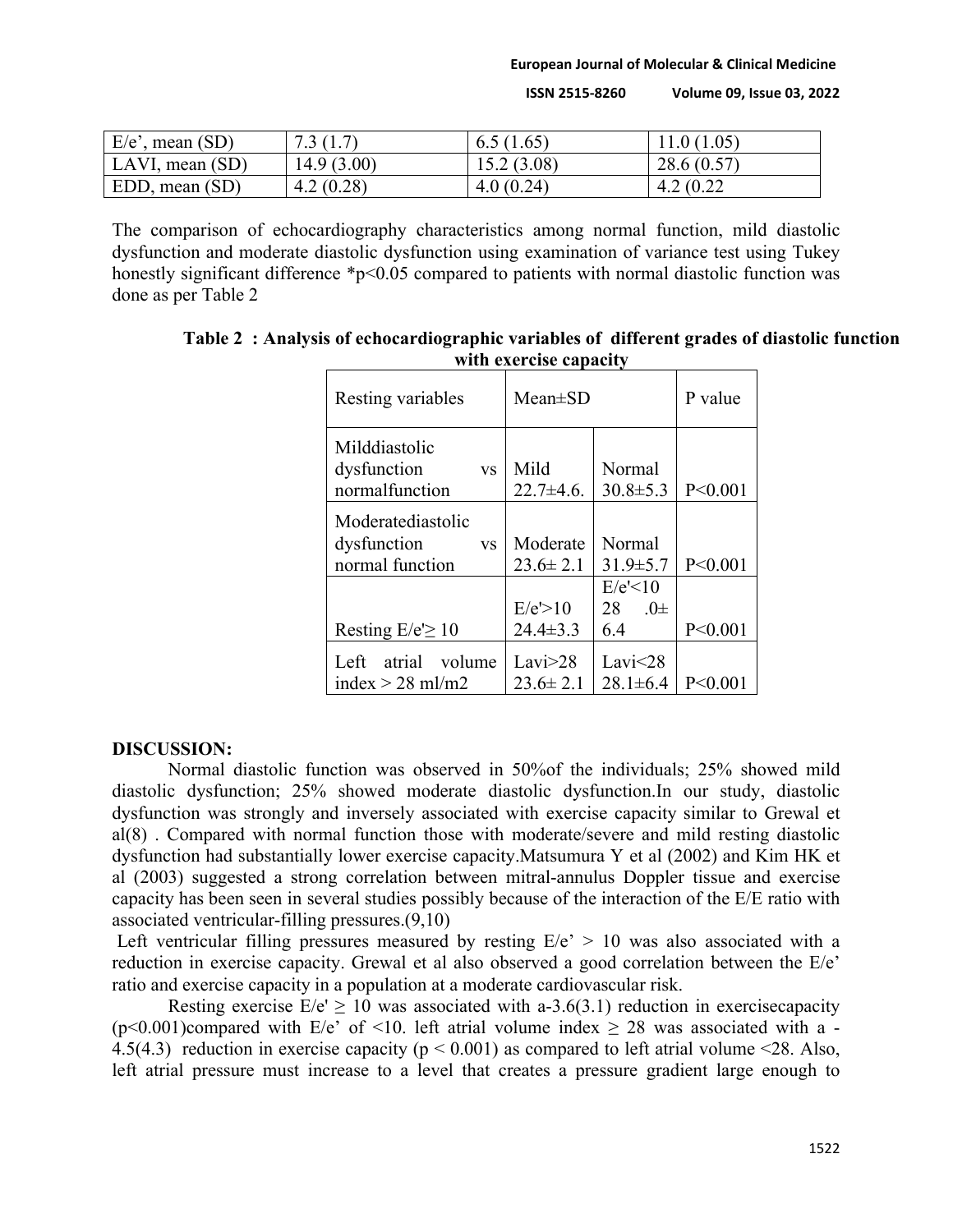provide adequate ventricular filling during exercise in the setting of impaired left ventricular relaxation.

The abnormality in diastolic function decreases exercise capacity because rise in cardiac output during exercise depends on the diastolic filling. During exercise due to increase in heart rate ,the diastole is shortened and if diastole is accompanied by left ventricular relaxation and filling abnormalities,the lowest filling rates are achieved and become inadequate to supply the cardiac output required during exercise, with a subsequent increase in filling pressures and decrease in the maximal capacity.(11) The more abnormal the baseline diastolic function, the lower the exercise capacity.

#### **CONCLUSION**:

Our study indicates that there exists a strong association among VO2max and diastolic function as observed by  $E/A$  and A's positive correlation with  $VO<sub>2</sub>$ max and negative correlation of diastolic function indices  $E, E/E$ , LAVI with  $VO<sub>2max</sub>$ . Before regulating for other echocardiography factors, the moderate and mild diastolic dysfunction presence is related to decrease in VO2max respectively as compared to normal diastolic function.

Life expectancy is growing, resulting increased age is related to independence loss and growing disabilities. With increasing age, it is common to have the chronic conditions. Maintaining cardiovascular fitness will not only help in increasing longevity and reducing premature death but, more significantly, it might reduce the illness period so that until near death people will be healthy.

#### **REFERENCES:**

1) Fortuin NJ, Weiss JL. Exercise stress testing. Circulation 1977; 56(5): 699-711.

2)Plowman SA, Smith DL, Exercise Physiology: for Health, Fitness, and Performance, 2nd Edition, 2003, Glenview, ILHermansen, L. and Saltin, B.: Oxygen uptake during maximal treadmill and bicycle exercise. J. Appl. Physiol. 26:31- 37, 1969.

3)Higginbotham MB, Morris KG, Cohn EH, Coleman RE, Cobb FR. Determinants of variable exercise performance among patients with severe left ventricular dysfunction. Am J Cardiol 1983;51(1):52-60.

4)Okura H, Inoue H, Tomon M, et al. Impact of Doppler-derived left ventricular diastolic performance on endurance in normal individuals. Am Heart J. 2000;139(4):716-722.

5)Vanoverschelde JJ, Essomri B, Vanbutsele R, d'Hondt A, Cosyns JR, Detry JR. Contribution of left ventricular diastolic function to endurance in normal subjects. J Appl Physiol. 1993;74(5):2225- 2233.

6)Khouri S, Maly G, Suh D, Walsh T. A practical approach to the echocardiographic evaluation of diastolic function. J Am Soc Echocardiogr. 2004;17 (3):290-297.

7)Bruce RA, Blackman JR, Jones JW, Strait G. Exercising testing in adult normal subjects and cardiac patients. Peadiatrics 1963; 32(suppl):742-756.

8)Grewal J, McCully RB, Kane GC, Lam C, Pellikka PA. Left ventricular function and exercise capacity. JAMA. 2009; 301 (3): 286-94.

9)Kim HK, Kim YJ, Cho YS, Solin DW, Lee MM, Park YB. Determinants of endurance in hypertensive patients: new insights from tissue Doppler echocardiography. Am J Hypertens. 2003; 16 (7): 564-9.